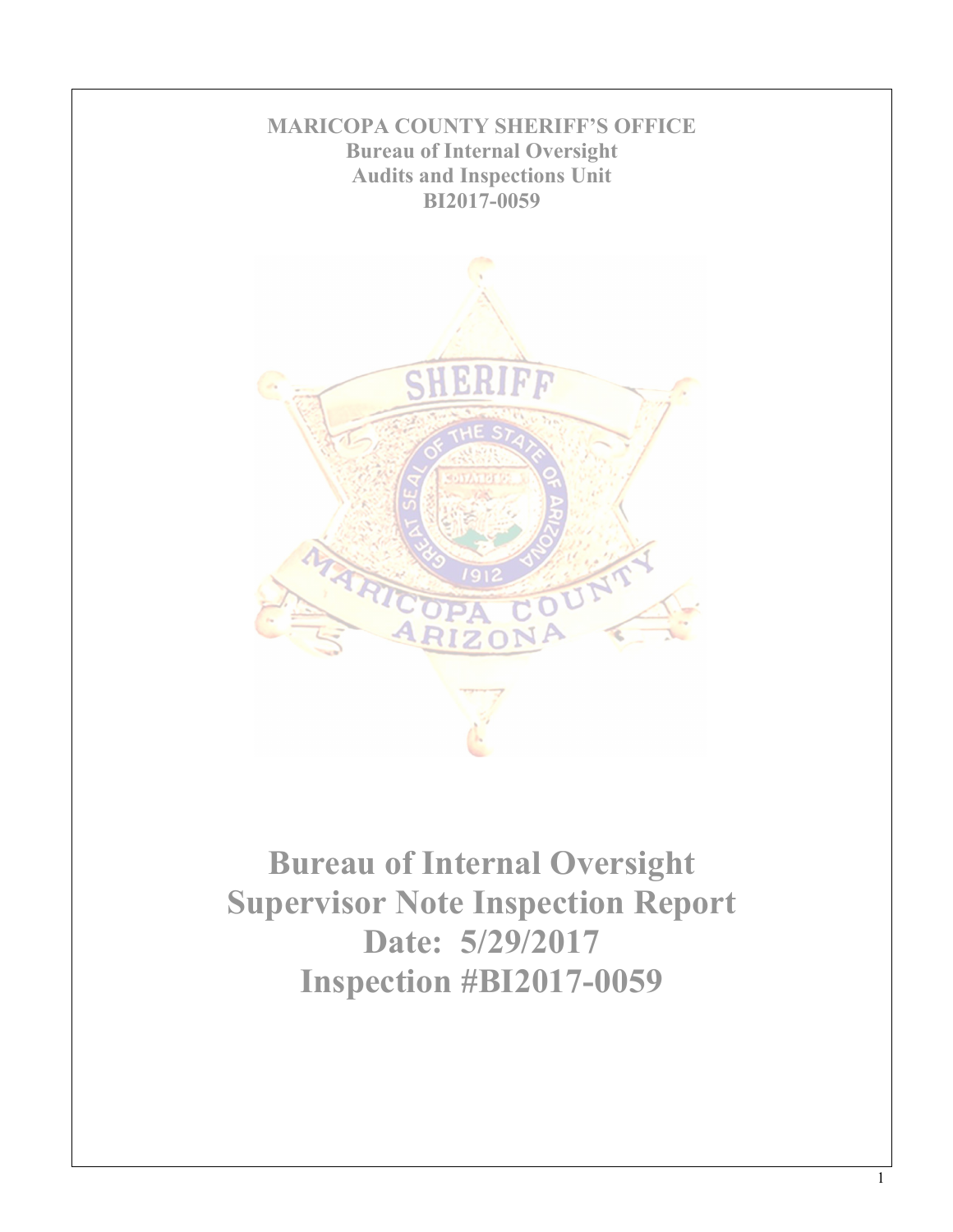|                      | Captain Roska S0878<br>To:<br>Division Commander<br>Bureau of Internal Oversight |                                                                        | Sgt. Reaulo #S1678<br><b>From:</b><br><b>Inspections Sergeant</b><br>Audits and Inspections Unit |  |       |                                                    |
|----------------------|----------------------------------------------------------------------------------|------------------------------------------------------------------------|--------------------------------------------------------------------------------------------------|--|-------|----------------------------------------------------|
| Sheriff Paul Penzone | Subject:                                                                         | Sworn Supervisor Note Inspection Summary,<br>April 2017<br>BI2017-0059 |                                                                                                  |  | Date: | May 29, 2017<br>Report Period:<br>April 1-30, 2017 |

The Audits and Inspections Unit (AIU) will be conducting inspections of supervisory notes on an on-going basis to determine if the notes are in compliance with office policies and promote proper supervision. To achieve this, inspectors will utilize the IAPro System and a sample of randomly selected employees from each district/division for review. These entries will be uniformly inspected utilizing a matrix developed by the Audits and Inspections Unit in accordance with the procedures outlined in policies, EA-11, GB-2, GJ-35 and Administrative Broadcast #16-124.

## **Matrix Procedures:**

- $\triangleright$  Determine what district/division the notes originated from
- $\triangleright$  Ensure the supervisor completed two supervisor note entries per deputy each month
- $\triangleright$  Ensure the supervisor completed a minimum of one performance based entry per deputy each month
- $\triangleright$  Ensure the supervisor conducted a monthly review of body-worn camera footage
- $\triangleright$  Ensure the supervisor conducted bi-monthly reviews of EIS data
- $\triangleright$  Each Blue Team entry inspected will be counted as one inspection

### **Criteria:**

### MCSO Policy # EA-11, ARREST PROCEDURES (Section 14, Parts D, E):

"Supervisors shall take appropriate action to address all violations or deficiencies in investigatory stops or detentions, including non-disciplinary corrective action for the deputy; or referring the incident for administrative review or criminal investigation. Supervisors **shall track**, through the Early Identification System (EIS), each deputy's deficiencies or violations and the corrective action taken, in order to identify deputies who need repeated corrective action."

"Command level personnel shall review, in writing, all supervisory reviews related to arrests that are unsupported by probable cause or are otherwise in violation of Office policy; or that indicate a need for corrective action or review of Office policy, strategy, tactics, or training. The commander's review shall be completed within 14 days of receiving the document reporting the event. The commander shall evaluate the corrective action and recommendations in the supervisor's written report and ensure that all appropriate corrective action is taken."

# MCSO Policy # GB-2, COMMAND RESPONSIBILITY (Section 7B, Parts 1, 2 & 4):

"Supervisor notes shall be of sufficient quality and frequency to facilitate the preparation of an accurate and detailed performance review, but at a minimum an entry shall be completed every month. Supervisors shall complete supervisor notes on sworn employees every two weeks at a minimum."

"Supervisors who have employees that are on an extended leave of absence shall complete a supervisor note to document the beginning date and end date of the absence."

"Supervisors shall conduct two reviews per month of each sworn, and one per month of each non-sworn subordinates' EIS information for the purpose of identifying and responding to any conduct patterns or concerns including, but not limited to racial profiling, improper immigration enforcement, investigatory stop violations, detentions unsupported by reasonable suspicion or otherwise in violation of policy. This review shall be documented within the Blue Team Supervisor Notes."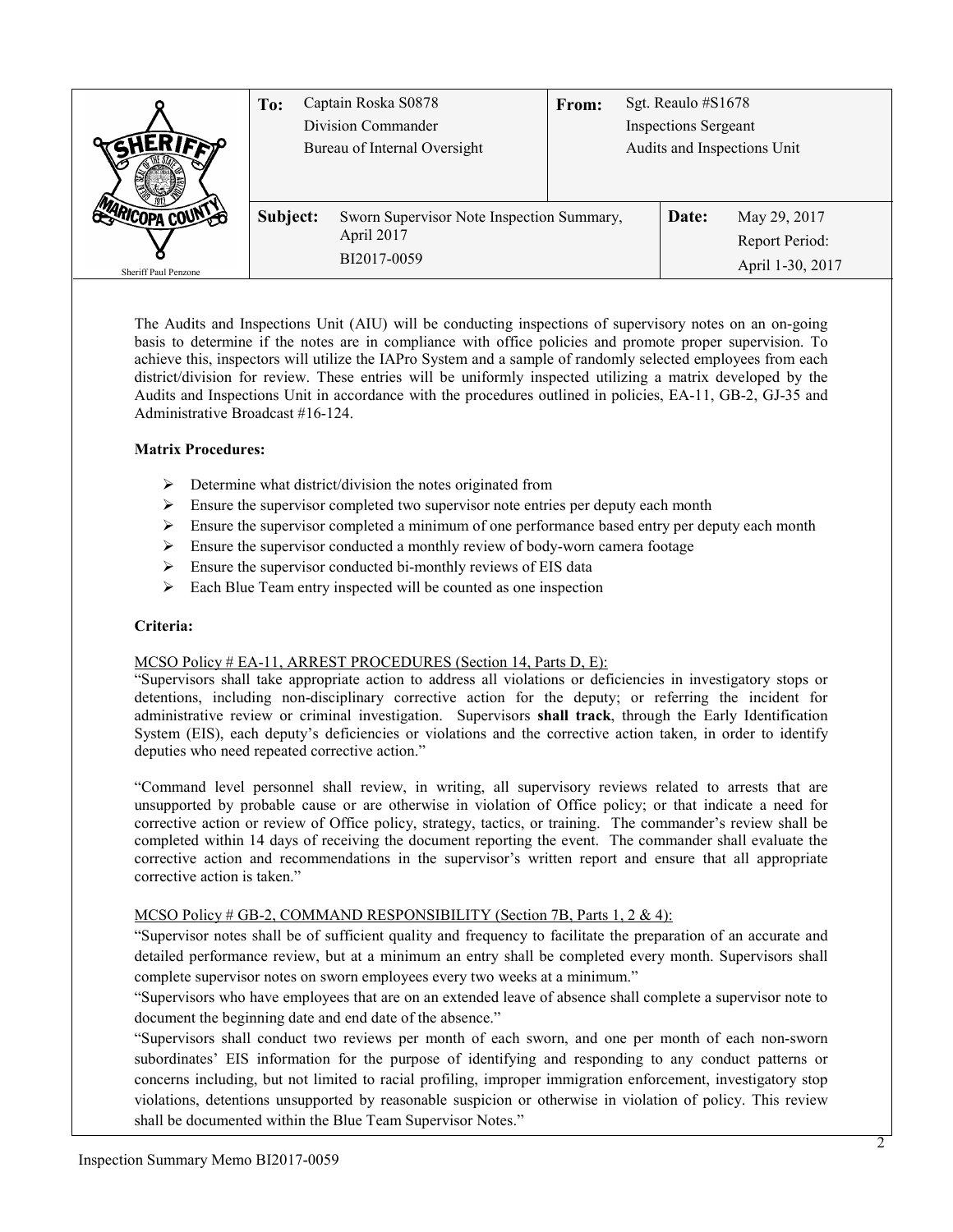# MCSO Policy # GJ-35, BODY-WORN CAMERAS (Section 10-10B):

"On a monthly basis, patrol supervisors shall conduct two random reviews of traffic stop video footage from each subordinate's body-worn camera recordings."

"The methodology and checklist for consistently reviewing body-worn camera recordings can be found at the following shared drive location; U:\BIO\Forms."

"The monthly reviews shall be documented in the EIS Blue Team Supervisor Notes application."

### MCSO Administrative Broadcast Number 16-124 (effective 12/7/2016)

"MCSO commander and Supervisor **review**, on a regular basis, but not less than bimonthly, of EIS reports regarding each officer under the commander or Supervisor's direct command and, at least quarterly, broader, pattern-based reports".

## **Conditions:**

MCSO's assigned Court Monitors provided a sample of 37 Deputies from all Patrol Districts/Divisions for the April Supervisory Note Review. It should be noted that the completion of a Supervisory Note inspection is dependent on when the AIU receives the sample from the Court Monitors (which may be 30 or more days in arears).

Our inspection revealed that 98.04% of the inspected sample met the requirement for two Supervisory Note entries per Deputy and 94.12% met the requirement to complete at least one performance based supervisor note per deputy. 78.43% of the inspected sample met the requirement for supervisor documentation of bimonthly EIS data review. It was also noted that 100% of the inspected sample was in compliance with the requirement to complete monthly reviews of body camera footage in accordance with MCSO Policy # GJ-35 as illustrated in the bar chart below:



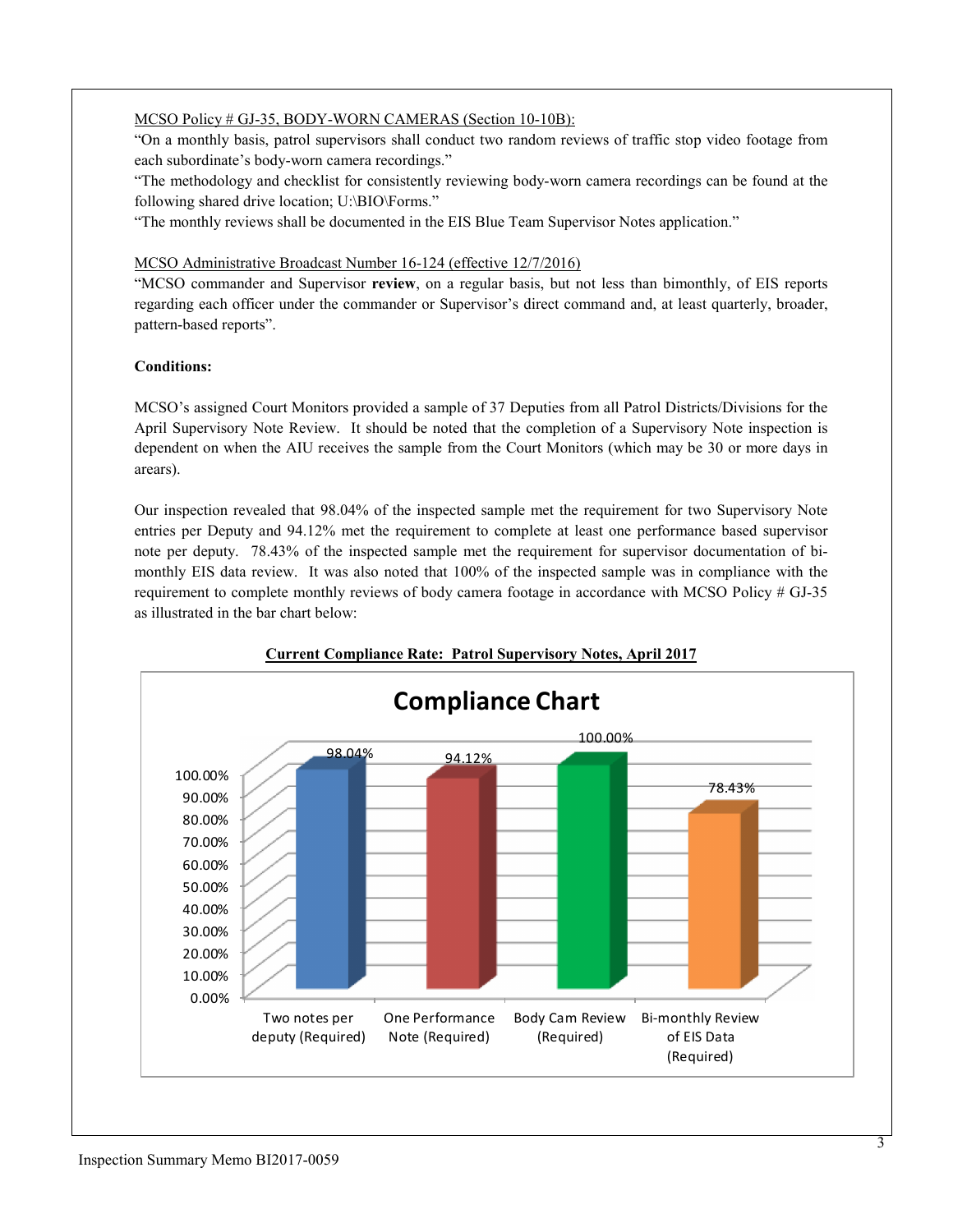**Note:** The overall compliance rate of 92.65% is an average of the four measures (Minimum of two notes per deputy, Minimum Performance Notes, bi-monthly reviews of EIS data and Body Camera Review).



# **The following potential deficiencies were observed during the inspection period:**

| District/Div. | Supervisor Note Recipient Assigned Supervisor |            | Commander: | <b>Potential Deficiency:</b>               |
|---------------|-----------------------------------------------|------------|------------|--------------------------------------------|
| District One  | Sergeant                                      | Lieutenant | Captain    | Supervisor notes lacked documentation of a |
|               |                                               |            |            | performance based entry.                   |
| District One  | Deputy                                        | Sergeant   | Captain    | Supervisor notes lacked evidence that a    |
|               |                                               |            |            | bi-monthly review of EIS data occurred     |
|               |                                               |            |            | (no entries were identified)               |

| District/Div.  | Supervisor Note Recipient Assigned Supervisor |          | Bureau/Division<br>Commander:   | <b>Potential Deficiency:</b>                                                      |
|----------------|-----------------------------------------------|----------|---------------------------------|-----------------------------------------------------------------------------------|
| District Three | Deputy                                        | Sergeant | Captain                         | Supervisor notes lacked evidence that a<br>bi-monthly review of EIS data occurred |
|                |                                               |          | (only one entry was identified) |                                                                                   |

| District/Div.        | Supervisor Note Recipient Assigned Supervisor |          | <b>Bureau/Division</b><br>Commander: | <b>Potential Deficiency:</b>                                                                                                                      |
|----------------------|-----------------------------------------------|----------|--------------------------------------|---------------------------------------------------------------------------------------------------------------------------------------------------|
| District Five        | Deputy                                        | Sergeant | Captain                              | Supervisor notes lacked evidence that a<br>bi-monthly review of EIS data occurred<br>(two entries on the same day do no<br>qualify as bi-monthly) |
| <b>District Five</b> | Deputy                                        | Sergeant | Captain                              | Supervisor notes lacked evidence that a<br>bi-monthly review of EIS data occurred<br>(two entries on the same day do no<br>qualify as bi-monthly) |
| <b>District Five</b> | Deputy                                        | Sergeant | Captain                              | Supervisor notes lacked evidence that a<br>bi-monthly review of EIS data occurred<br>(two entries on the same day do no<br>qualify as bi-monthly) |
| <b>District Five</b> | Deputy                                        | Sergeant | Captain                              | Supervisor notes lacked evidence that a<br>bi-monthly review of EIS data occurred<br>(two entries on the same day do no<br>qualify as bi-monthly) |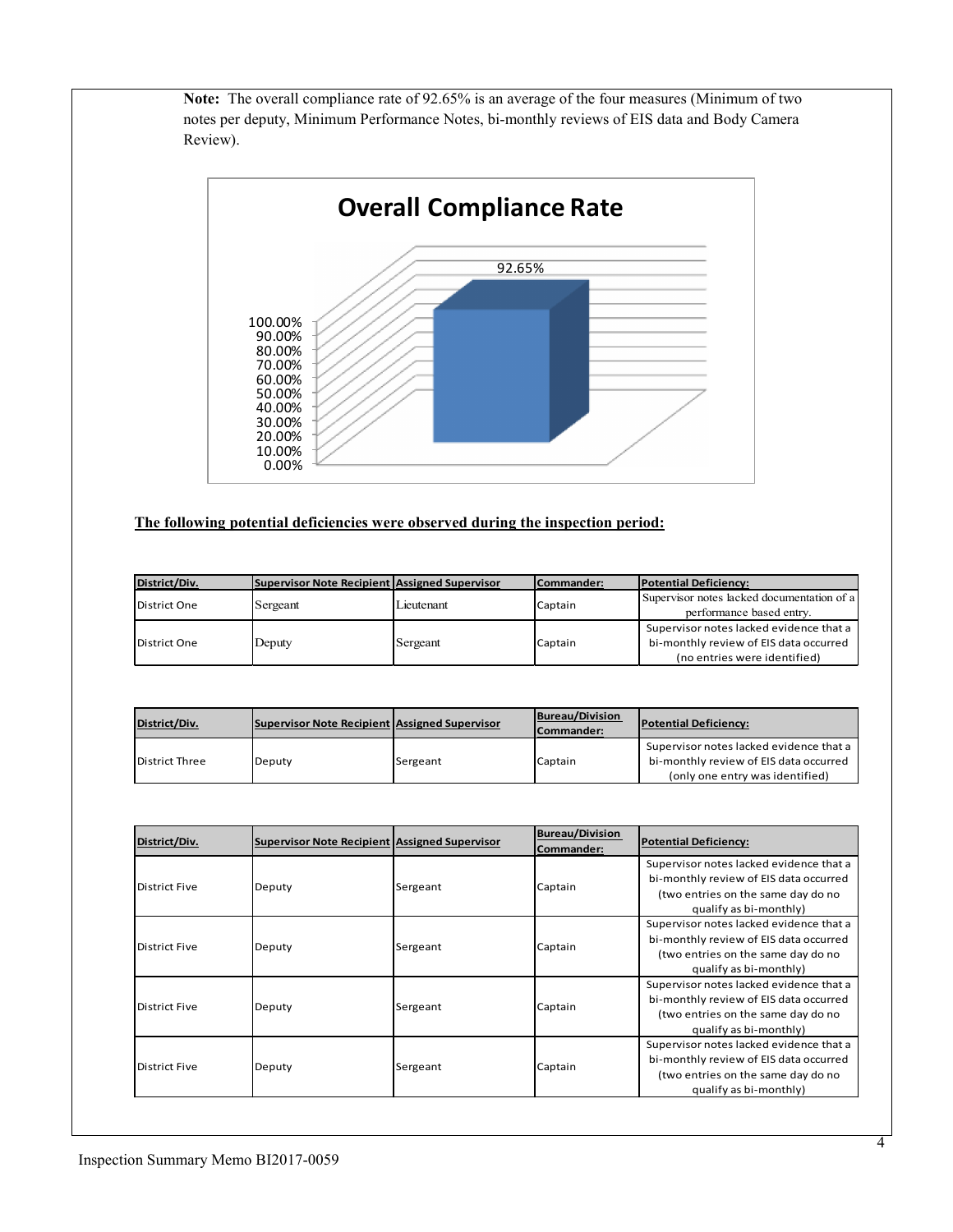|  | District/Div.  | <b>Supervisor Note Recipient Assigned Supervisor</b> |          | <b>Bureau/Division</b><br>Commander: | Potential Deficiency:                     |
|--|----------------|------------------------------------------------------|----------|--------------------------------------|-------------------------------------------|
|  | District Seven | Lieutenant                                           | Captain  | Chief                                | Only one supervisor note was completed    |
|  |                |                                                      |          |                                      | and there was no evidence that a bi-      |
|  |                |                                                      |          |                                      | monthly review of EIS data occurred (only |
|  |                |                                                      |          |                                      | one entry was identified)                 |
|  | District Seven | Deputy                                               | Sergeant | Captain                              | Supervisor notes lacked evidence that a   |
|  |                |                                                      |          |                                      | bi-monthly review of EIS data occurred    |
|  |                |                                                      |          |                                      | (only one entry was identified)           |
|  | District Seven | Deputy                                               | Sergeant | Captain                              | Supervisor notes lacked evidence that a   |
|  |                |                                                      |          |                                      | bi-monthly review of EIS data occurred    |
|  |                |                                                      |          |                                      | (only one entry was identified)           |
|  | District Seven | Deputy                                               | Sergeant | Captain                              | Supervisor notes lacked evidence that a   |
|  |                |                                                      |          |                                      | bi-monthly review of EIS data occurred    |
|  |                |                                                      |          |                                      | (only one entry was identified)           |
|  | District Seven | Deputy                                               | Sergeant | Captain                              | Supervisor notes lacked evidence that a   |
|  |                |                                                      |          |                                      | bi-monthly review of EIS data occurred    |
|  |                |                                                      |          |                                      | (only one entry was identified)           |

A total of **Seven** BIO Action Form are requested from the affected divisions. **The form shall be completed utilizing Blue Team**. It is permissible to complete one BIO Action Form for a supervisor covering multiple potential deficiencies identified in this inspection.

#### **Recommendations:**

It is recommended that Supervisory Note Inspections continue at the Division level to provide assurance that the compliance rates continue to show improvement and remain constant over time. To accomplish this goal, the following criteria must be met:

- 1. *On a monthly basis***,** a minimum of (2) Supervisory Notes shall be completed per Deputy and shall be used to specifically document the following requirements:
	- a. The Deputy's work performance
	- b. The review of randomly selected traffic stop video footage
	- c. The bi-monthly review of subordinates EIS Data
		- i. Documented in two supervisor notes with the "Notes Reviewed employees EIS Information" allegation
			- **Or**
		- ii. One supervisor note with the two dates the review took place in addition to the "Notes Reviewed employees EIS Information" allegation. The two dates will serve as evidence that the reviews were bi-monthly.